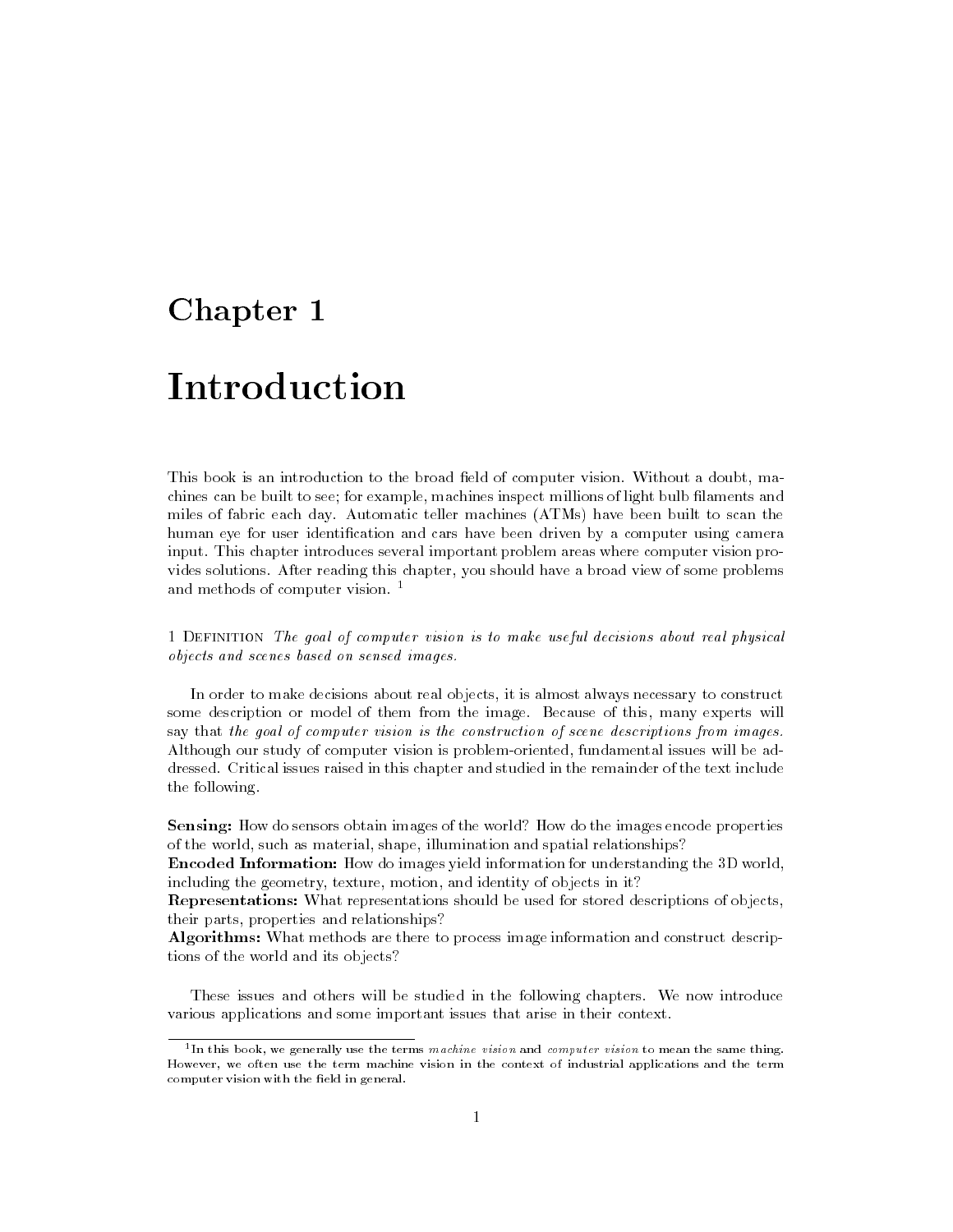

|   | 0        |     | 2   | 3   | 4   | 5   | 6   | 7   |
|---|----------|-----|-----|-----|-----|-----|-----|-----|
| 0 | 130      | 146 | 133 | 95  | 71  | 71  | 62  | 78  |
| 1 | 130      | 146 | 133 | 92  | 62  | 71  | 62  | 71  |
| 2 | 139      | 146 | 146 | 120 | 62  | 55  | 55  | 55  |
| 3 | 139      | 139 | 139 | 146 | 117 | 112 | 117 | 110 |
| 4 | 139      | 139 | 139 | 139 | 139 | 139 | 139 | 139 |
| 5 | 146      | 142 | 139 | 139 | 139 | 143 | 125 | 139 |
| 6 | 156      | 159 | 159 | 159 | 159 | 146 | 159 | 159 |
| 7 | $^{168}$ | 159 | 156 | 159 | 159 | 159 | 139 | 159 |

Figure 1.1: (Top left) Image of a face, (top center) subimage of 8x8 pixels from the right eye region, (top right) eye location detected by a computer program, and (bottom) intensity values from the 8x8 subimage. Images courtesy of Vera Bakic.

#### $1.1$ Machines that see?

Scientists and science fiction writers have been fascinated by the possibility of building intelligent machines, and the capability of understanding the visual world is a prerequisite that some would require of such a machine. Much of the human brain is dedicated to vision. Humans solve many visual problems effortlessly, yet most have little analytical understanding of visual cognition as a process. Allan Turing, one of the fathers of both the modern digital computer and the field of artificial intelligence, believed that a digital computer would achieve intelligence and the ability to understand scenes. Such lofty goals have proved difficult to achieve and the richness of human imagination is not yet matched by our engineering. However, there has been surprising progress along some lines of research. While building practical systems is a primary theme of this text and artificial intelligence is not, we will sometimes ponder the deeper questions, and, where we can, make some assessment of progress. Consider, for example, the following scenario, which could be realized within the next few years. A TV camera at your door provides images to your home computer which you have trained to recognize some faces of people important to you. When you call in to your home message center, your computer not only reports the phone messages, but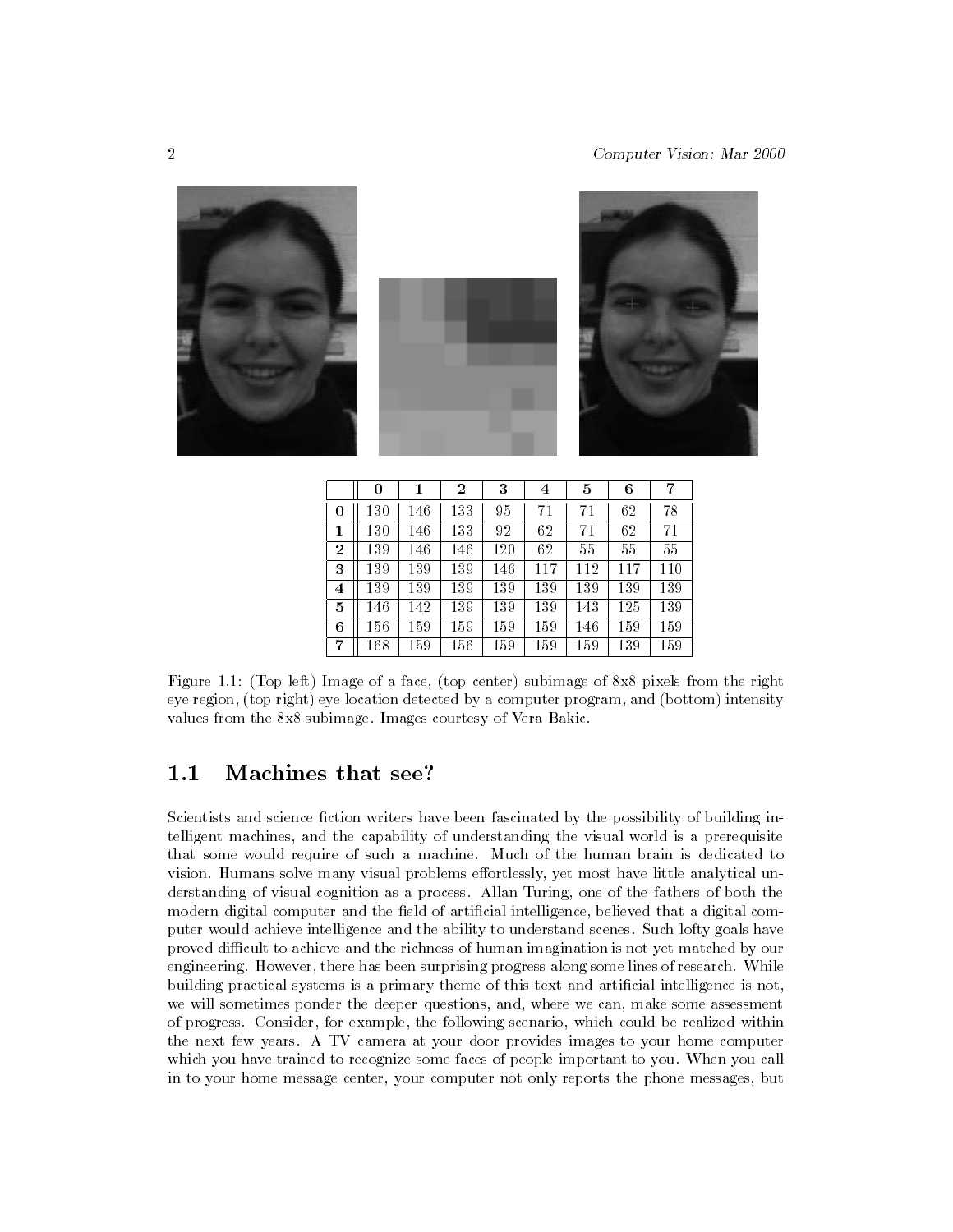it also reports probable visits from your sister Eleanor and Chad the paper boy. We will discuss such current research ideas at various places in the book.

# 1.2 Application problems

The applications of computers in image analysis are virtually limitless. Only a small sample of applications can be included here, but these will serve us well for both motivation and orientation to the field of study.

#### A preview of the digital image

A digital image might represent a cartoon, a page of text, a person's face, a map of Katmandu, or a product for purchase from a catalog. A digital image contains a fixed number of rows and columns of pixels, short for picture elements. Pixels are like little tiles holding quantized values  $-$  small numbers, often between 0 and 255, that represent the brightness at the points of the image. Depending on the coding scheme, 0 could be the darkest and 255 the brightest, or visa-versa. At the top left in Figure 1.1 is a printed digital image of a face that is 257 rows high by 172 columns wide. At the top center is an  $8 \times 8$  subimage extracted from the right eye of the left image. At the bottom of the figure are the 64 numbers representing the brightness of the pixels in that subimage. The numbers below 100 in the upper right of the subimage represent the lower reflection from the dark of the eye (iris), while the higher numbers represent the brighter white of the eye. A color image would have three numbers for each pixel, perhaps one value for red, one for blue, and one for green. Digital images are most commonly displayed on a monitor, which is basically a television screen with a digital image memory. A color image that has 500 rows and 500 columns is roughly equivalent to what you see at one instant of time on your TV. A pixel is displayed by energizing a small spot of luminescent material; displaying color requires energizing 3 neighboring spots of different materials. A high resolution computer display has roughly 1200 by 1000 pixels. The next chapter discusses digital images in more detail, while coding and interpretation of color in digital images is treated in Chapter 6.

#### Image Database Query

Huge digital memories, high bandwidth transmission and multimedia personal computers have facilitated the development of image databases. Good use of the many existing images requires good retrieval methods. Standard database techniques apply to images that have been augmented with text keys; however, content-based retrieval is needed and is a topic of much current research. Suppose that a newly formed company wants to design and protect a new logo and that an artist has created several candidates for the company to consider. A logo cannot be used if it is too similar to one of an existing company, so a database of existing logos must be searched. This operation is analagous to patent search and is done by humans, but could be greatly aided by machine vision methods. See Figure 1.2. There are many similar problems. Suppose an architect or an art historian wants to search for buildings with a particular kind of entryway. It would be desirable to just provide a picture, perhaps fetched from the database itself, and request the system to produce other similar pictures. In a later chapter, you will see how geometric, color, and texture features can be used to aid in answering such an image database query. Suppose that an advertising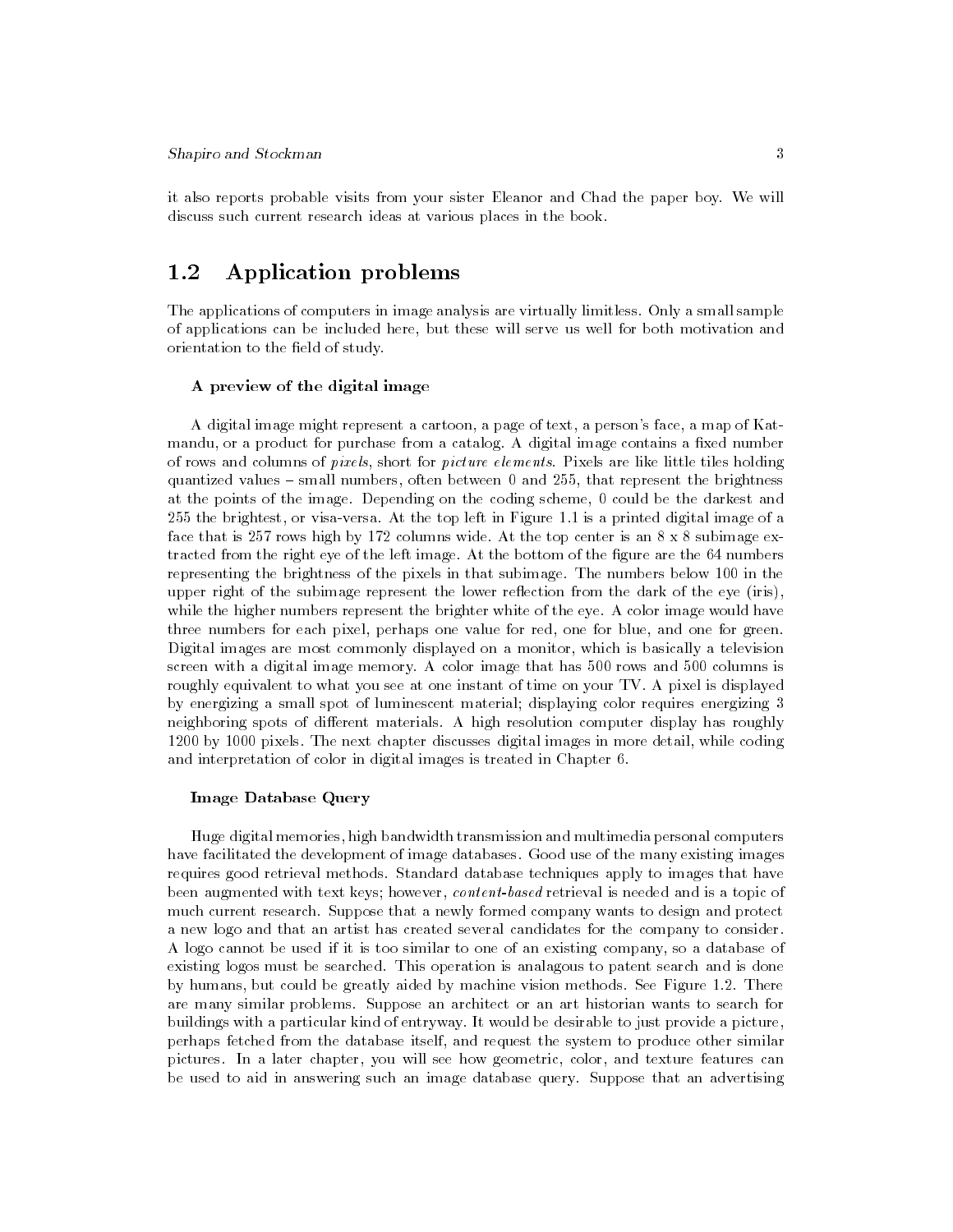agency wants to search for existing images of young children enjoying eating. This semantic requirement, which is simple for humans to understand, presents a very high level of difficulty for machine vision. Characterizing "children", "enjoyment", and "eating" would require complex use of color, texture, and geometric features. We note in passing that a computer algorithm has been devised that decides whether or not a color image contains a naked person. This could be useful for parents who want to screen images that their children retrieve from the web. Image database retrieval methods are treated in Chapter 8.



Figure 1.2: Image query by example: query image(left) and two most similar images produced by an image database system ( Courtesy of Graphic-sha, Tokyo).

#### Inspecting crossbars for holes

In the late 1970's an engineer in Milwaukee implemented a machine vision system that successfully counted the number of bolt holes in crossbars made for truck companies. The truck companies demanded that every crossbar be inspected before being shipped to them, because a missing bolt hole on a partly assembled truck was a very costly defect. Either the assembly line would have to be stopped while the needed hole was drilled, or worse, a worker might ignore placing a required bolt in order to keep the production line running. To create a digital image of the truck crossbar, lights were placed beneath the existing transfer line and a digital camera above it. When a crossbar came into the field of view, an image was taken. Dark pixels inside the shadow of the crossbar were represented as 1's indicating steel, and pixels in the bright holes were represented as 0's, indicating that the hole was drilled. The number of holes can be computed as the number of external corners minus the number of *internal corners* all divided by four. Figure 1.3 shows three bright holes ('0's) in a background of '1's. An *external corner* is just a  $2 \times 2$  set of neighboring pixels containing exactly 3 ones while an *internal corner* is a  $2 \times 2$  set of neighboring pixels containing exactly 3 zeroes. Example processing of an image with 7 rows and 33 columns is shown in the figure and a skeleton algorithm is also shown. Holecounting is only one example of many simple, but powerful operations possible with digital images. (As the exercises below show, the holecounting algorithm is correct only if the holes are "4-connected" and "simply connected"  $-$  that is, they have no background pixels inside them. These concepts are discussed further in Chapter 3 and in more detail in the text by Rosenfeld.)

#### Examining the inside of a human head.

Magnetic resonance imaging (MRI) devices can sense materials in the interior of 3D objects. Figure 1.4 shows a section through a human head: brightness is related to movement of material, so this is actually a picture of blood  $flow$ . One can "see" important blood vessels.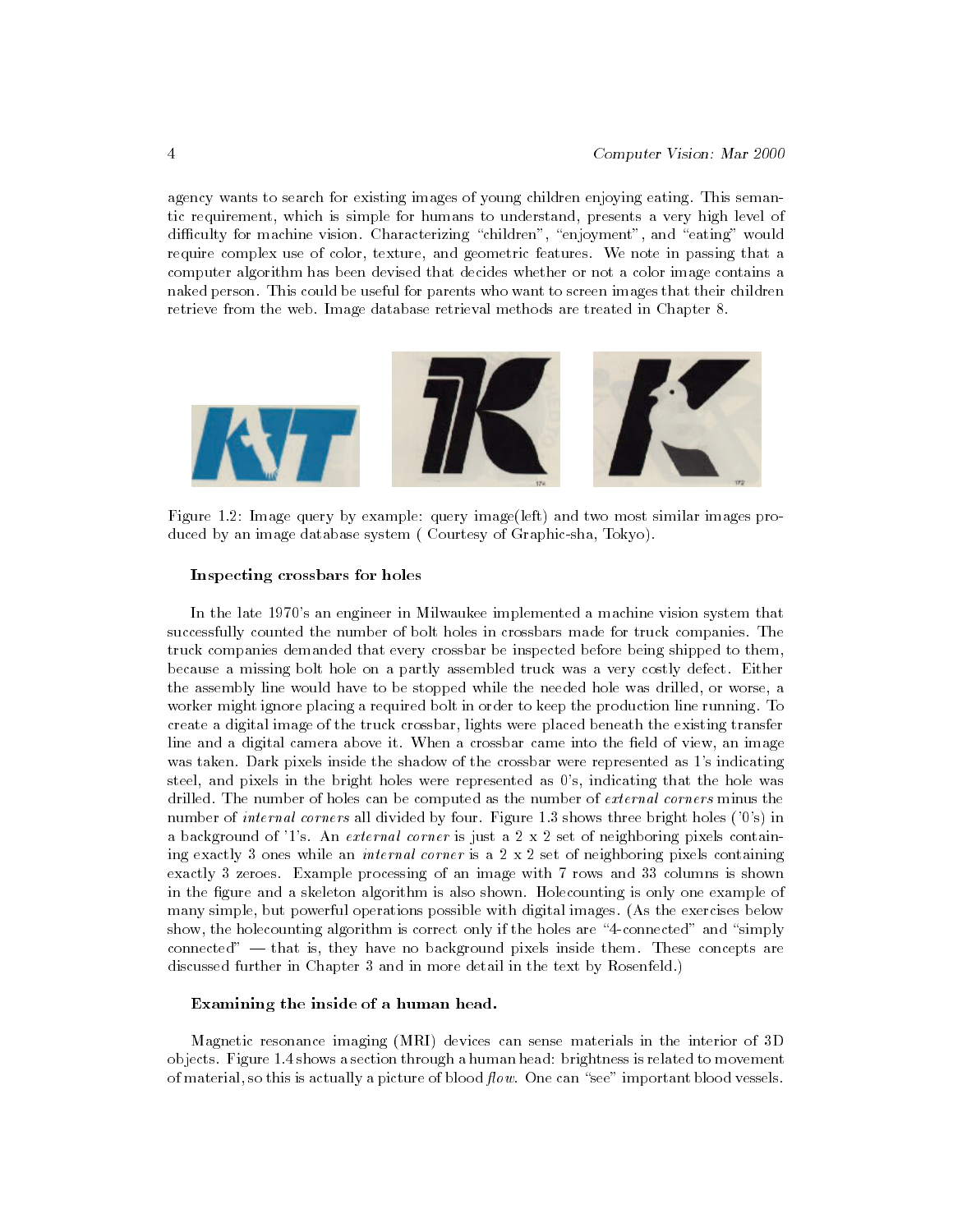Input a binary image and output the number of holes it contains.

M is a binary image of R rows of C columns. '1' represents material through which light has not passed; '0' represents absence of material indicated by light passing. Each region of '0's must be 4-connected and all image border pixels must be '1's. E is the count of *external corners* (3 ones and 1 zero) I is the count of internal corners ( 3 zeros and 1 one ) integer procedure Count Holes(M)  $\mathcal{L}$ examine entire image, 2 rows at a time; count external corners E;

```
count internal corners I;
   return(number_of_holes = (\mathbf{E} - \mathbf{I})/4);
\mathcal{E}
```
Algorithm 1: Skeleton of algorithm for counting holes in a binary image.

| <b>Exercise 1 Hole counting</b>                                                |  |  |  |  |  |  |  |  |  |  |  |  |  |  |  |
|--------------------------------------------------------------------------------|--|--|--|--|--|--|--|--|--|--|--|--|--|--|--|
| Consider the following three images, which are 4x5, 4x4, and 4x5 respectively. |  |  |  |  |  |  |  |  |  |  |  |  |  |  |  |
|                                                                                |  |  |  |  |  |  |  |  |  |  |  |  |  |  |  |
|                                                                                |  |  |  |  |  |  |  |  |  |  |  |  |  |  |  |
|                                                                                |  |  |  |  |  |  |  |  |  |  |  |  |  |  |  |
|                                                                                |  |  |  |  |  |  |  |  |  |  |  |  |  |  |  |

In scanning for corner patterns, 12, 9, and 12 2x2 neighbors are checked by Algorithm 1 for the three images above. Each  $2x^2$  neighborhood matches one of these patterns 'e', 'i','n', for external corner, internal corner, and neither. (a) For each of the three images, how many of each 2x2 pattern are there? (b) Does the holecounting formula work for all three images?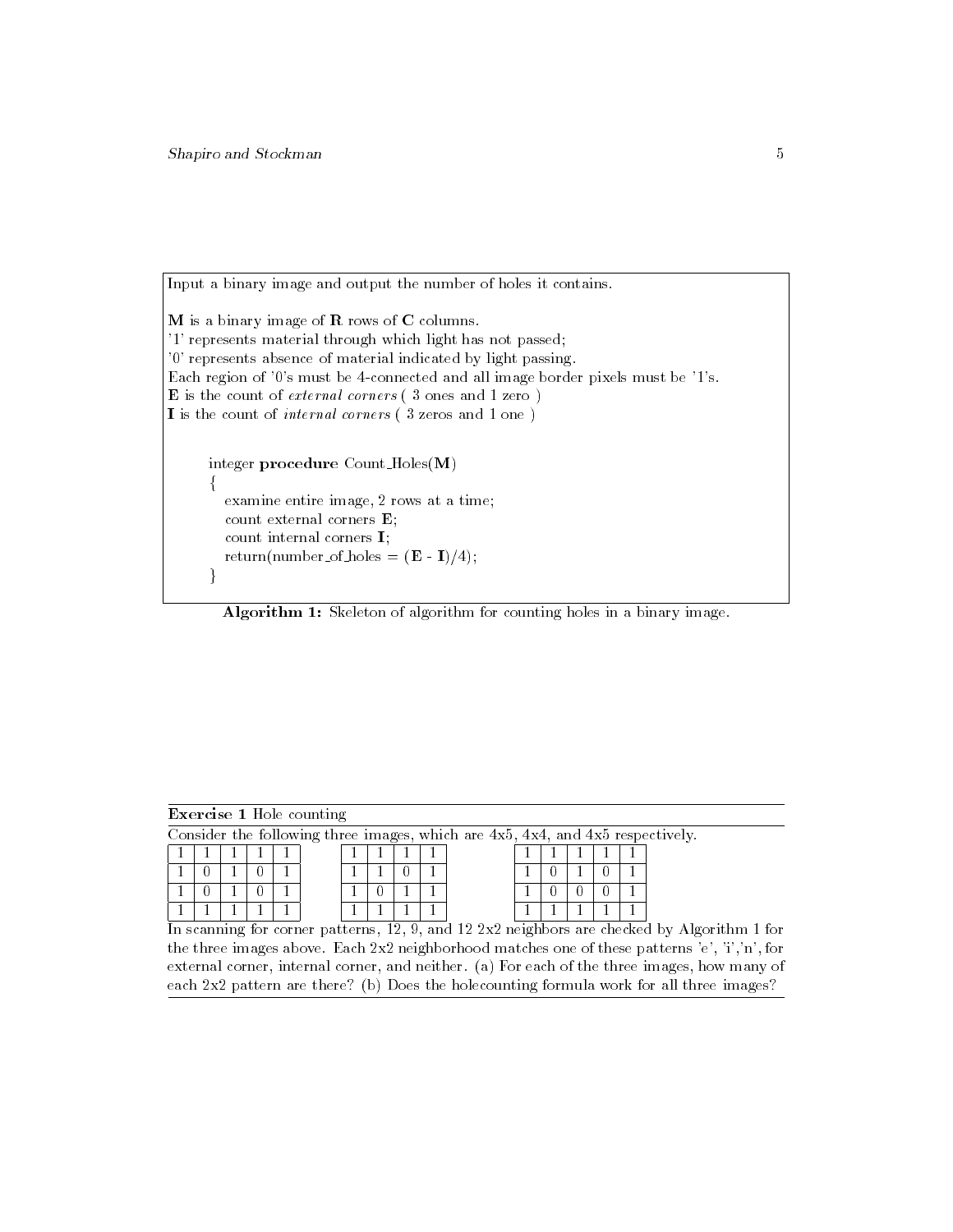

(c) Three bright holes in dark background

|                | U | T      | $\bf{2}$ | 3 | 4 | 5  | 6  | 7      | 8      | 9      | U | 2 | 3 | $\overline{4}$ | 5  | е |  |
|----------------|---|--------|----------|---|---|----|----|--------|--------|--------|---|---|---|----------------|----|---|--|
| U              |   |        |          |   |   |    |    |        | ┻      |        |   |   |   |                |    |   |  |
| 1              |   |        |          | 0 |   |    | л. |        | ட      |        | n |   |   | U              | ட  |   |  |
| $\bf{2}$       |   |        |          | U | ட | ш. | ட  | ┻      | ட      | л.     |   |   | U | U              | л. |   |  |
| 3              |   | ட      |          |   |   |    | 0  | ட      | ட      |        |   |   |   | O              |    |   |  |
| $\overline{4}$ |   | ட      |          |   | U |    |    | U      | ட      |        |   |   |   | U              |    |   |  |
| 5              | ட | м<br>ட | и<br>┻   |   |   | U  | U  | и<br>ட | ×<br>ட | и<br>ட |   |   | и | ட              | м  |   |  |
| 6              |   |        |          |   |   |    |    |        | ட      |        |   |   |   |                |    |   |  |

(d) Binary input image 7 rows high and 16 columns wide

|                | O | J. | $\bf{2}$ | 3            | $\overline{\mathbf{4}}$ | 5 | 6                    | $\overline{ }$ | 8 | 9       | $\boldsymbol{0}$ | 1<br>┻ | $\bf{2}$ | 3                          | 4 | 5 | е        |                |
|----------------|---|----|----------|--------------|-------------------------|---|----------------------|----------------|---|---------|------------------|--------|----------|----------------------------|---|---|----------|----------------|
| υ              | e |    |          | e            |                         |   |                      |                | e |         | е                |        | e        |                            | e |   |          |                |
|                |   |    |          |              |                         |   |                      |                | е | ٠<br>÷. |                  |        |          |                            |   |   |          |                |
| $\overline{2}$ | e |    |          | $\mathbf{e}$ | е                       |   | е                    |                |   |         | ٠                | е      | e        | $\ddot{\phantom{1}}$<br>л. |   |   | e        | $\Omega$<br>۰. |
| 3              |   |    |          | e            | $\cdot$                 |   | $\cdot$              | е              |   |         |                  | ٠      |          | $\ddot{\phantom{1}}$       |   |   | റ        |                |
| $\overline{4}$ |   |    |          | e            | $\cdot$                 |   | $\ddot{\phantom{1}}$ | е              |   | e       |                  |        |          |                            | e |   |          | $\Omega$<br>▵  |
| 5              |   |    |          |              | е                       |   | е                    |                |   |         |                  |        |          |                            |   |   | $\Omega$ |                |
| 6              |   |    |          |              |                         |   |                      |                |   |         |                  |        |          |                            |   |   |          |                |

(e) External corners patterns marked with 'e'; internal corners marked 'i'

Figure 1.3: Counting the number of holes in a binary image: 21 external corner patterns ('e') minus 9 internal corner patterns ('i') divided by 4 yields a count of 3 holes. Why?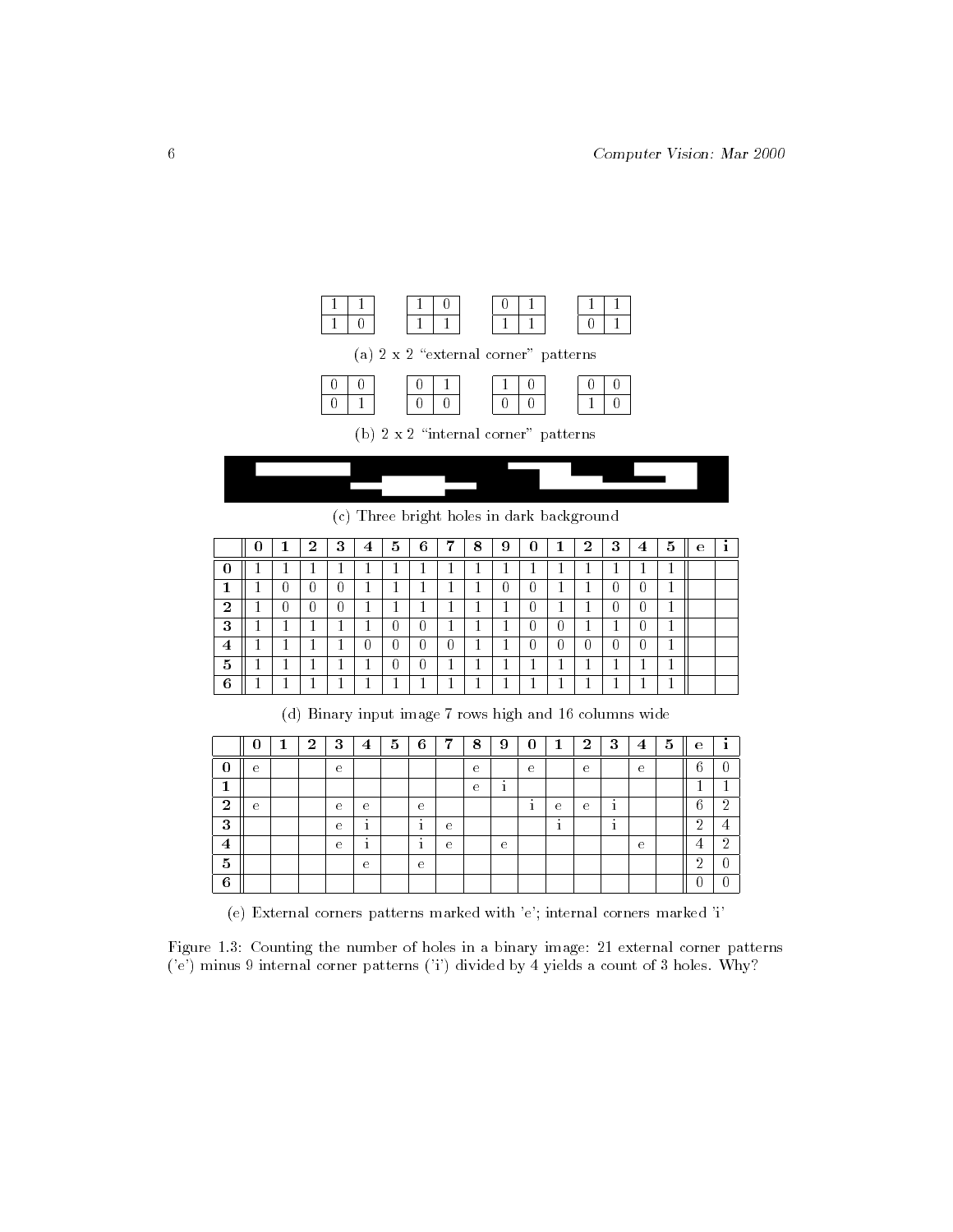#### Shapiro and Stockman 7

The whispy comet-like structures are associated with the eyes. MRI images are used by doctors to check for tumors or blood flow problems such as abnormal vessel constrictions or expansions. The image at the right in Figure 1.4 was made from a copy of the one on the left by making every pixel of value 208 or more bright (255) and those below 208 dark (0). Most pixels correctly show blood vessels versus background, but there are many incorrectly "colored" pixels of both types. Machine vision techniques are often used in medical image analysis, although usually to aid in data presentation and measurement rather than diagnosis itself. Wouldn't it be great if we could "see" thoughts occuring in the brain! Well, it turns out that MRI can sense organic activity related to thought processes and this is a very exciting current area of research.



Figure 1.4: Magnetic resonance image (left) where brightness relates to blood flow and binary image (right) resulting from changing all pixels with value 208 or above to 255 and those below 208 to 0. Image courtesy of James Siebert, Michigan State Radiology.

## Exercise 2 How many pixels per hole?

Consider the application of counting holes in truck crossbars at a more detailed level. Suppose that the area of the crossbar that is imaged is 50 inches long and 10 inches wide and suppose that this area almost fills up a digital image of 100 rows and 500 columns of pixels. Suppose a particular bolt hole in the crossbar is 1/2 inch in diameter. What would you expect the radius and area of its image to be in terms of pixels?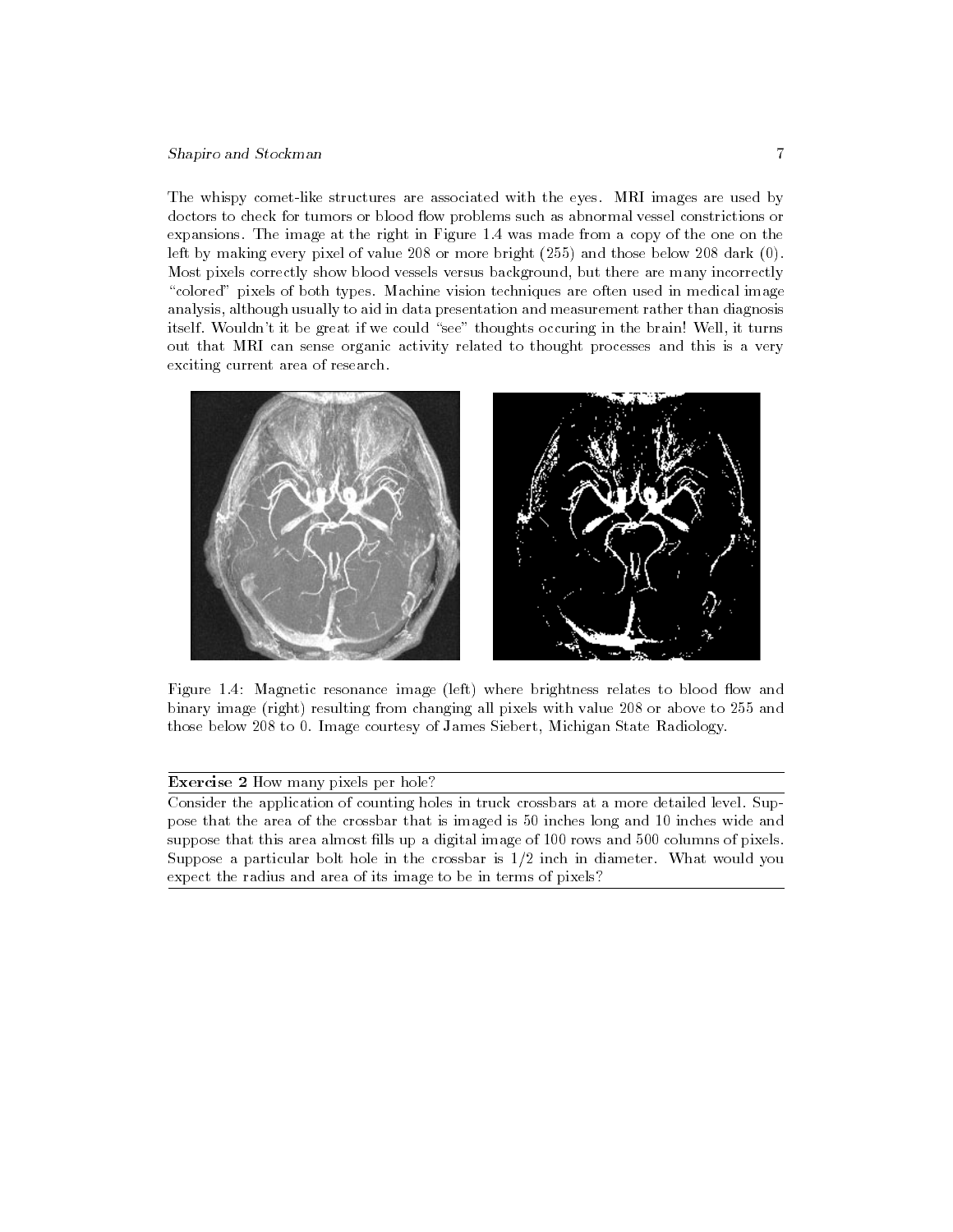#### Exercise 3 Imaging coins as pixels.

This problem is related to the one above. Obtain some graph paper (0.25 inch squares would be good) and a quarter. Randomly place the quarter on the graph paper and trace its circumference: do this five times. For each of the five placements, estimate the area of the image of the quarter in pixel units (a) by deciding whether a pixel is part of the quarter or not (no fractions) and (b) for each pixel cut by the circumference, estimate to the nearest tenth of a pixel how much of the pixel is part of the image of the quarter. After doing these measurements, compute the mean and standard deviation of the image area separately for methods (a) and (b).



I looked as hard as I could see, beyond 100 plus infinity an object of bright intensity { it was the back of me!

Figure 1.5: (Left) Chinese characters and (right) English equivalent. Is it possible that a machine could automatically translate one into the other? Chinese characters and poem courtesy of John Weng.

#### Processing scanned text pages

A common problem is to convert information from paper documents into digital form for information systems. For example, we might want to make an old book available on the Internet, or we might need to convert a blueprint of some object into a geometry file so that the part can be made by a numerically controlled machine tool.

Figure 1.5 shows the same message in both Chinese and English. The Chinese characters were written on paper and scanned into an image of 482 rows and 405 columns. The postscript file encoding the graphics and printed in the figure has a size of 68,464 bytes. The English version is stored in a file of 115 bytes, each holding one ASCII character. There is an entire range of important applications in processing documents. Recognizing individual characters from the dots of the scanner or FAX les is one such application that is done fairly well today, provided that the characters conform to standard patterns. Providing a semantic interpretation of the information, possibly to be used for indexing in a large database, is a harder problem.

Accounting for snow cover using a satellite image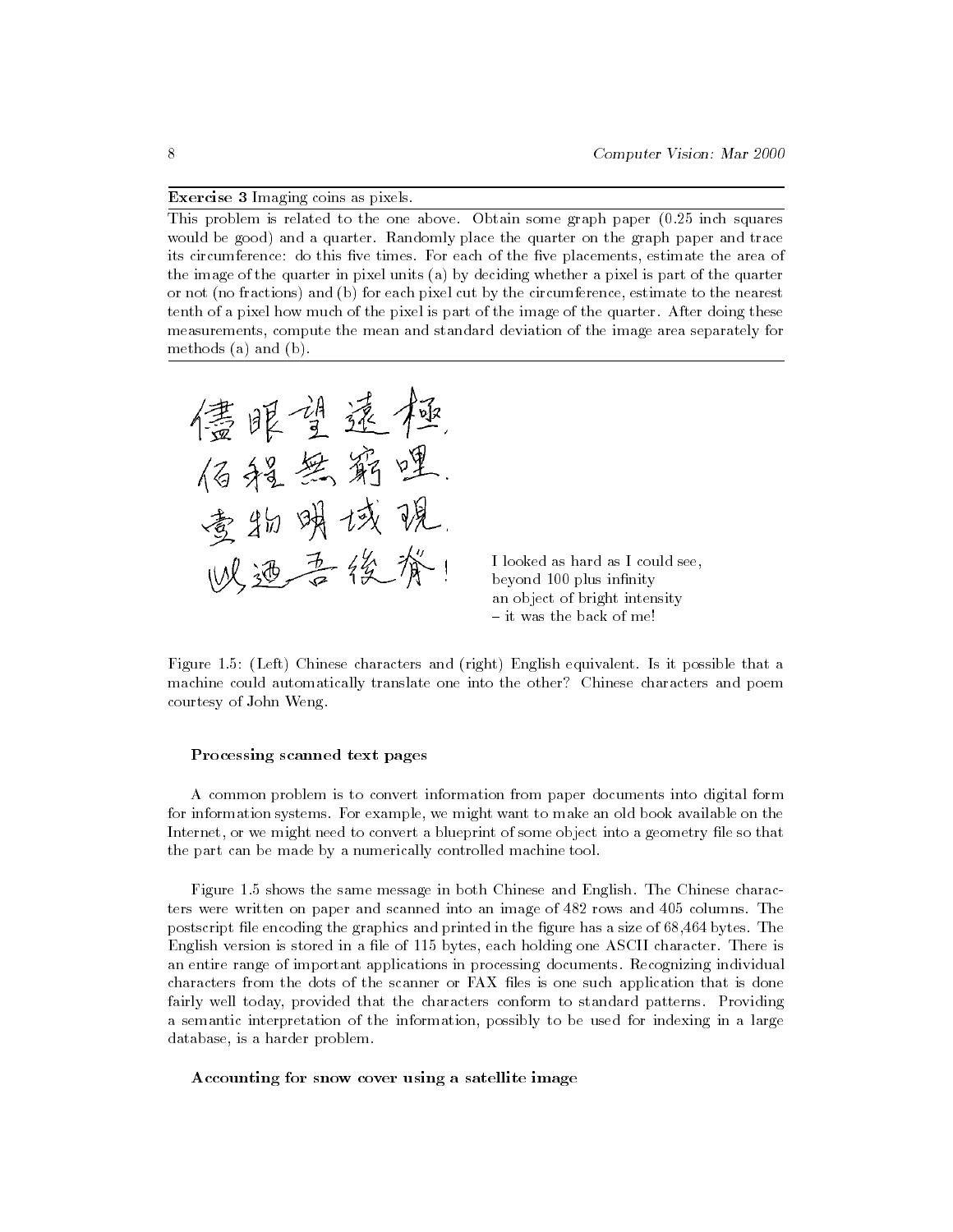Much of the earth's surface is scanned regularly from satellites, which transmit their images to earth in digital form. These images can then be processed to extract a wealth of information. For example, inventory of the amount of snow in the watershed of a river may be critical for regulating a dam for flood control, water supply, or wildlife habitat. Estimates of snow mass can be made by accounting for the number of pixels in the image that appear as snow. A pixel from a satellite image might result from sensing a 10 meter by 10 meter spot of earth, but some satellites reportedly can see much smaller spots than that. Often, the satellite image must be compared to a map or other image to determine which pixels are in a particular area or watershed. This operation is usally manually-aided byahuman user interacting with the image processing software and will be discussed more in Chapter 11 where image matching is covered.

Computers are known for their ability to handle large amounts of data; certainly the earth scanning satellites produce a tremendous amount of data useful for many purposes. For example, counts and locations of snow pixels might be input to a computer program that simulates the hydrology for that region. ( Temperature information for the region must be input to the program as well.) Another related application is taking inventory of crops and predicting harvests. Yet another is taking inventory of buildings for tax purposes: this is usually done manually with pictures taken from airplanes.



Figure 1.6: Satellite image of Wenatchie River watershed in Washington State.

#### Understanding a scene of parts

At many points of manufacturing processes, parts are transferred on conveyors or in boxes. Parts must be individually placed in machines, packed, inspected, etc. If the operation is dull or dangerous, a vision-guided robot might provide a solution. The underlying image of Figure 1.7 shows three workpieces in a robot's workspace. By recognizing edges and holes, the robot vision system is able to guess at both the identity of a part and its position in the workspace. Using a 3D model made by computer-aided-design (CAD) for each guessed part and its guessed position, the vision system then compares the sensed image data with a computer graphic generated from the model and its position in space. Bad matches are rejected while good matches cause the guess to be refined. The bright lines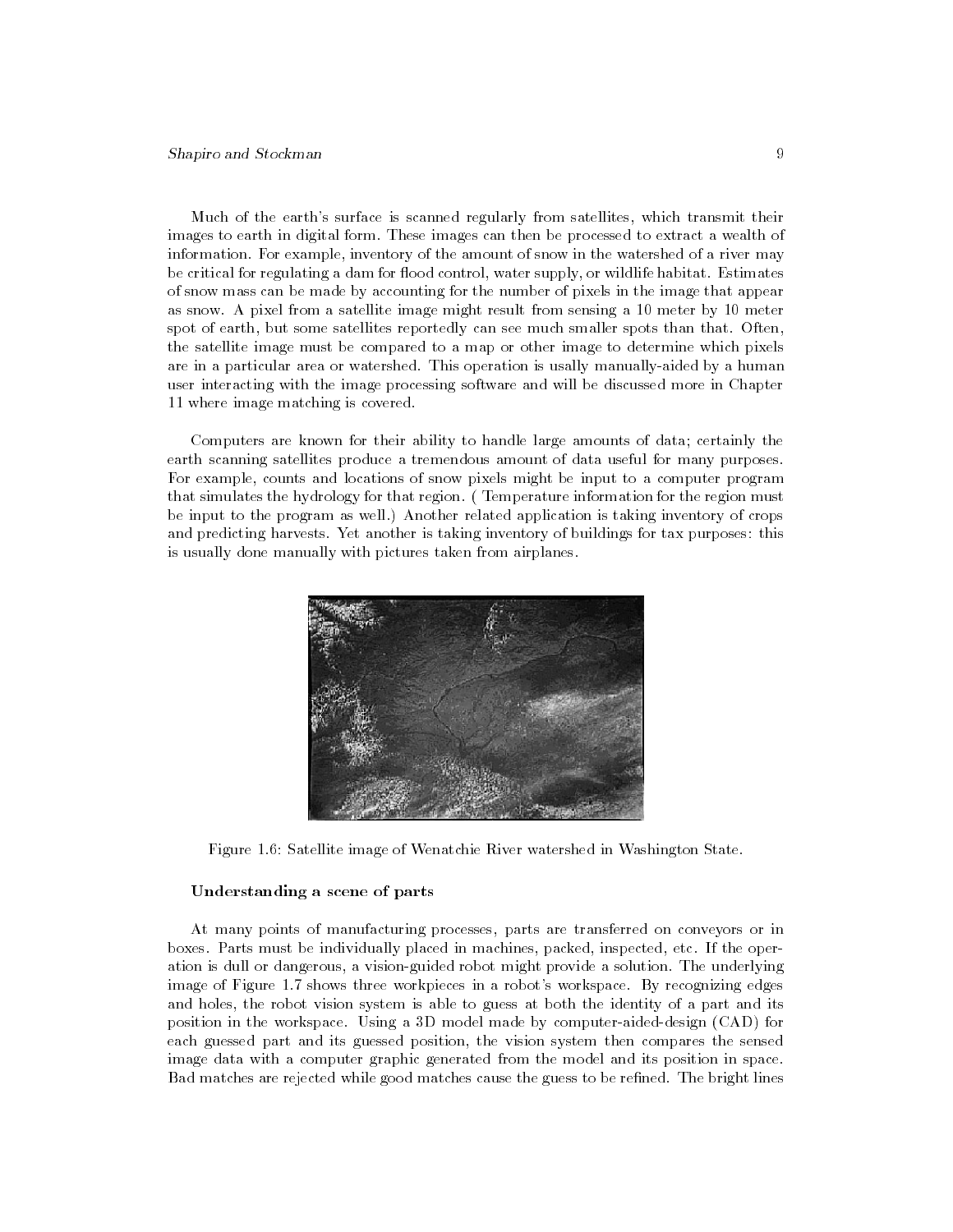in Figure 1.7 show three such refined matches between the image and models of the objects it contains. Finally, the robot eye-brain can tell the robot arm how to pick up a part and where to put it. The problems and techniques of 3D vision are covered in the later chapters of this text.





#### Exercise 4 Other problem areas.

Describe a problem different from those already discussed for which machine vision might provide a solution. If you do not have a special application area in mind, choose one for the moment. What kind of scenes would be sensed? What would an image be like? What output would be produced?

#### Exercise 5 Examining problem context.

Problems can be solved in different ways and a problem solver should not get trapped early in a specific approach. Consider the problem of identifying cars in various situations: (a) entering a parking lot or secured area, (b) passing through a toll gate, (c) exceeding the speed limit. Several groups are developing or have developed machine vision methods to read a car's license plate. Suggest an alternative to machine vision. How do the economic and social costs compare to the machine vision approach?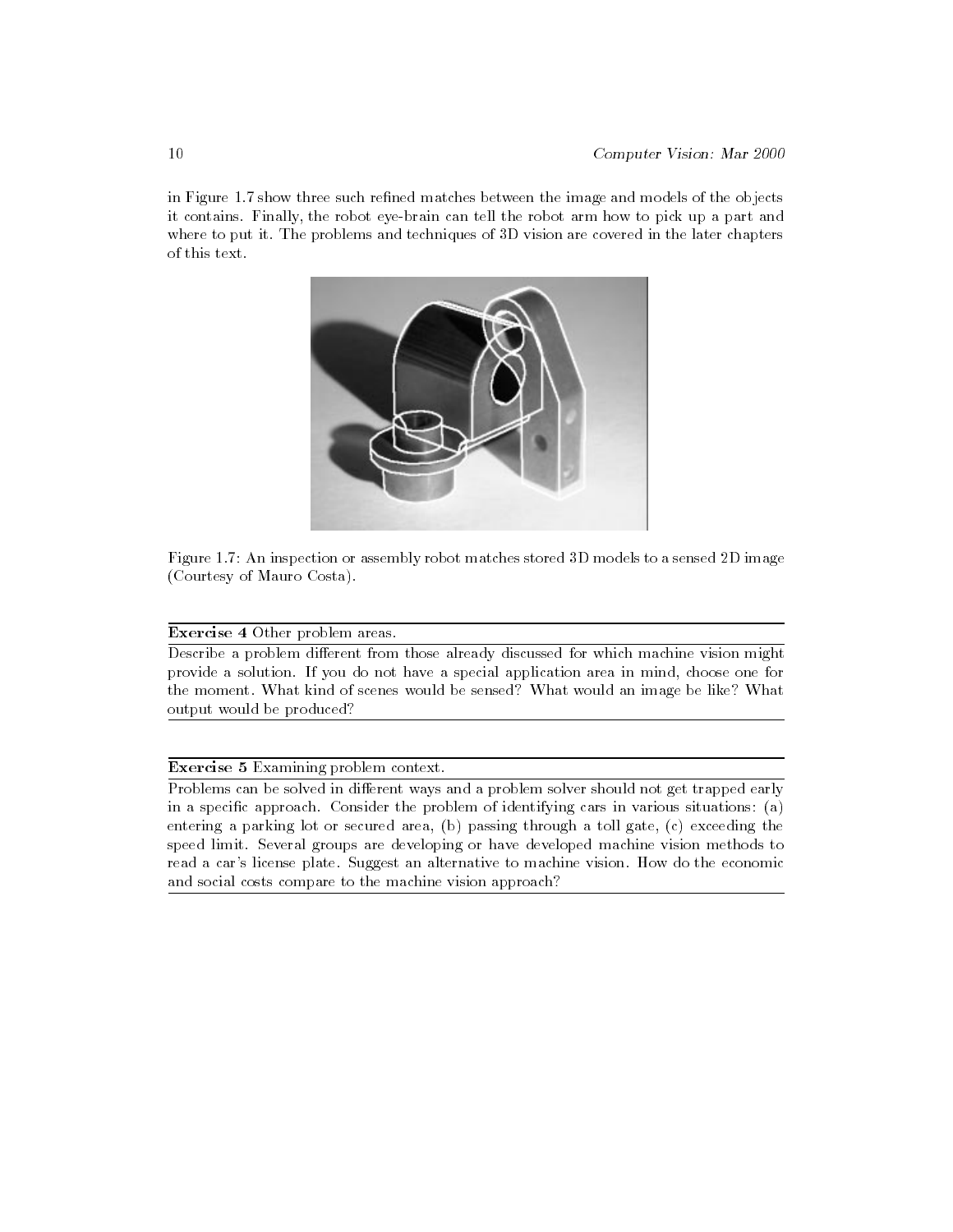# 1.3 Operations on Images

This book presents a large variety of image operations. Operations can be grouped into different categories depending on their structure, level, or purpose. Some operations are for the purpose of improving the image solely for human consumption, while others are for extracting information for downstream automatic processing. Some operations create new output images, while others output non-image descriptions. A few important categories of image operations follow.

#### Changing pixels in small neighborhoods

Pixel values can be changed according to how they relate to a small number of neighboring pixels, for example, neighbors in adjacent rows or columns. Frequently, isolated 1's or 0's in a binary image will be reversed in order to make them the same as their neighbors. The purpose of this operation could be to remove likely noise from the digitization process. Or, it could be just to simplify image content; for example, to ignore tiny islands in a lake or imperfections in a sheet of paper. Figure 1.8 shows a binary image of some red blood cells that has be cleaned by removal of tiny regions within a larger uniform background. These operations are treated in Chapter 3.



Figure 1.8: (Top left) Binary microscope image of red blood cells; (top right) cleaner image resulting from removal of tiny dark regions inside light regions or visa versa; ( bottom ) templates showing how pixel neighborhoods can be cleaned.

#### Enhancing an entire image

Some operations treat the entire image in a uniform manner. The image might be too  $dark - say$  its maximum brightness value is  $120 - so$  all brightness values can be scaled up by a factor of 2 to improve its displayed appearance. Noise or unnecessary detail can be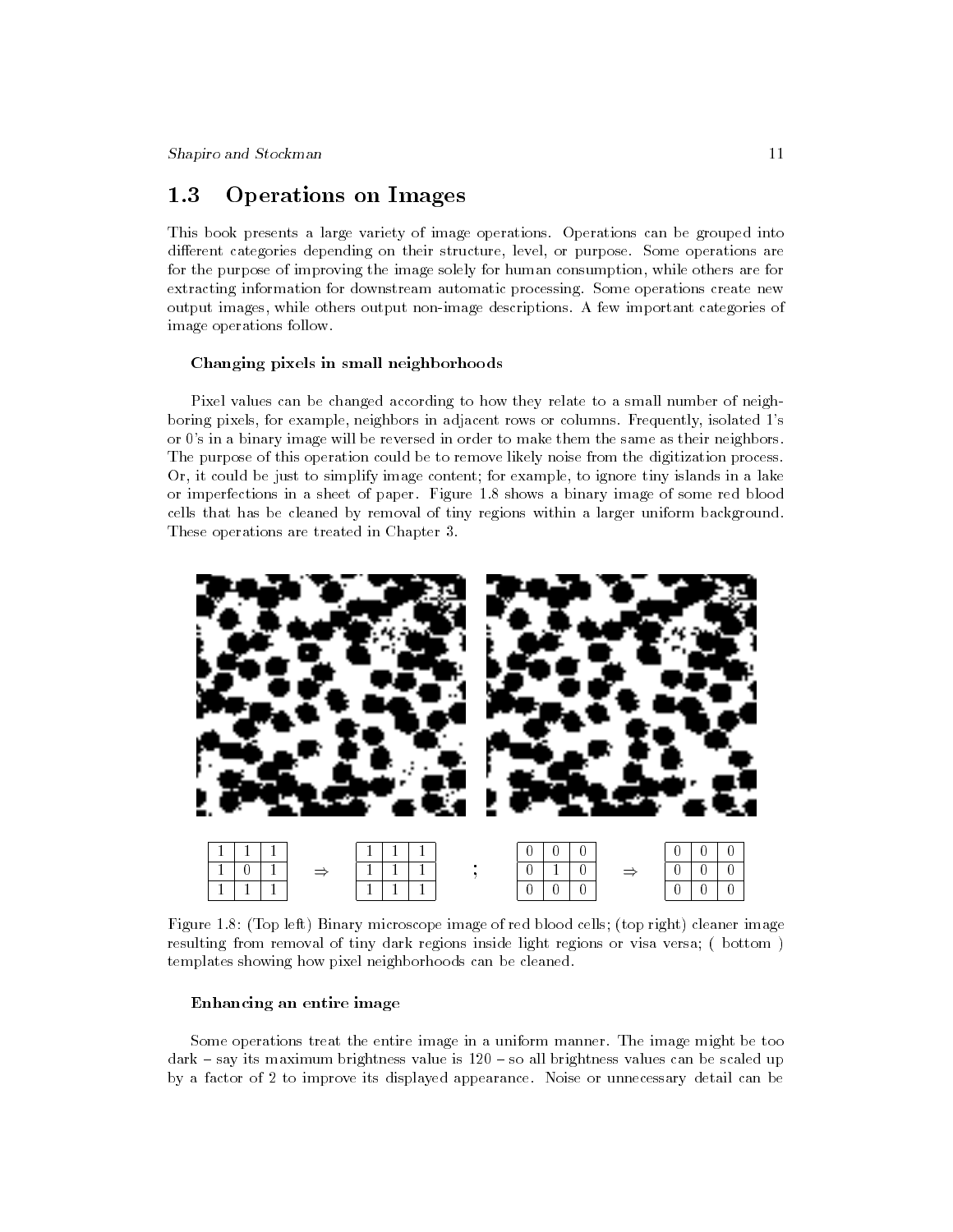### Exercise 6

Assume that '1' represents light background and '0' represents red blood cell in the images of Figure 1.8. Identify cases where pixels of the left image have been changed in the right image using the templates shown at the bottom of the figure. For each of the two templates, find two cases where it was applied.

removed by replacing the value of every input pixel with the average of all nine pixels in its immediate neighborhood. Alternatively, details can be enhanced by replacing each pixel value by the contrast between it and its neighbors. Figure 1.9 shows a simple contrast computation applied at all pixels of an input image. Note how the boundaries of most objects are well detected. The output image results from computations made only on the local 3x3 neighborhoods of the input image. Chapter 5 describes several of these kinds of operations. Perhaps an image is taken using a fish eye lens and we want to create an output image with less distortion: in this case, we have to \move" the pixel values to other locations in the image to move them closer to the image center. Such an operation is called *image warping* and is covered in Chapter 11.



Figure 1.9: Contrast in the left image is shown in the right image. The top 10% of the pixels in terms of contrast are made bright while the lower 90% are made dark. Contrast is computed from the 3x3 neighborhood of each pixel.

#### Combining multiple images

An image can be created by adding or subtracting two input images. Image subtraction is commonly used to detect change over time. Figure 1.10 shows two images of a moving part and the difference image resulting from subtracting the corresponding pixel values of the second image from those of the first image. Image subtraction captures the boundary of the moving object, but not perfectly. ( Since negative pixel values were not used, not all changes were saved in the output image.) In another application, urban development might be more easily seen by subtracting an aerial image of a city taken five years ago from a current image of the city. Image addition is also useful. Figure 1.11 shows an image of Thomas Jefferson "added" to an image of the great arch opening onto the lands of the Louisiana Purchase; more work is needed in this case to blend the images better.

Computing features from an image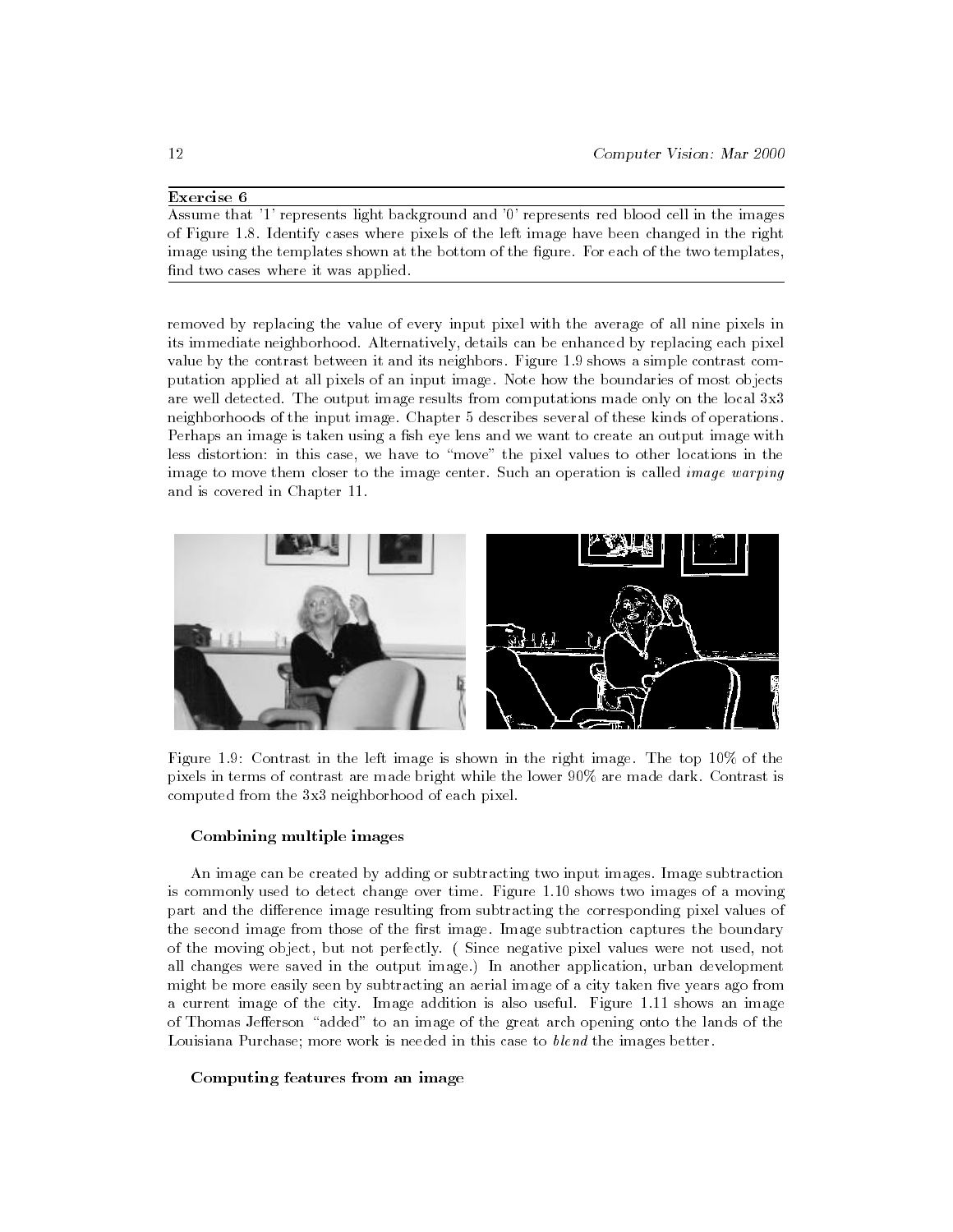

Figure 1.10: Images of a moving part (left and center) and a difference image (right) that captures the boundary of the part.



Figure 1.11: Image of the great archway at St. Louis (left); face of Jefferson (center); and, combination of the two (right).

We have already seen the example of counting holes. More generally, the regions of 0's corresponding to holes in the crossbar inspection problem could be images of objects, often called  $\textit{blobs}$  - perhaps these are microbes in a water sample. Important features might be average object area, perimeter, direction, etc. We might want to output these important features separately for every detected object. Chapter 3 describes such processing. Chapters 6 and 7 discuss means of quantitatively summarizing the color or texture content of regions of an image. Chapter 4 shows how to classify objects according to these features; for example, is the extracted region the image of microbe A or B? Figure 1.12 shows output from a wellknown algorithm applied to the blood cell image of Figure 1.8 giving features of separate regions identified in the image, including the region area and location. Regions with area of about 50 pixels correspond to isolated blood cells while the larger regions are due to several touching cells.

#### Extracting non-iconic representations

Higher-level operations usually extract representations of the image that are non-iconic, that is, data structures that are not like an image. (Recall that extraction of such descriptions is often defined to be the goal of computer vision.) Figure 1.12 shows a non-iconic description derived from the blood cell image. In addition to examples already mentioned,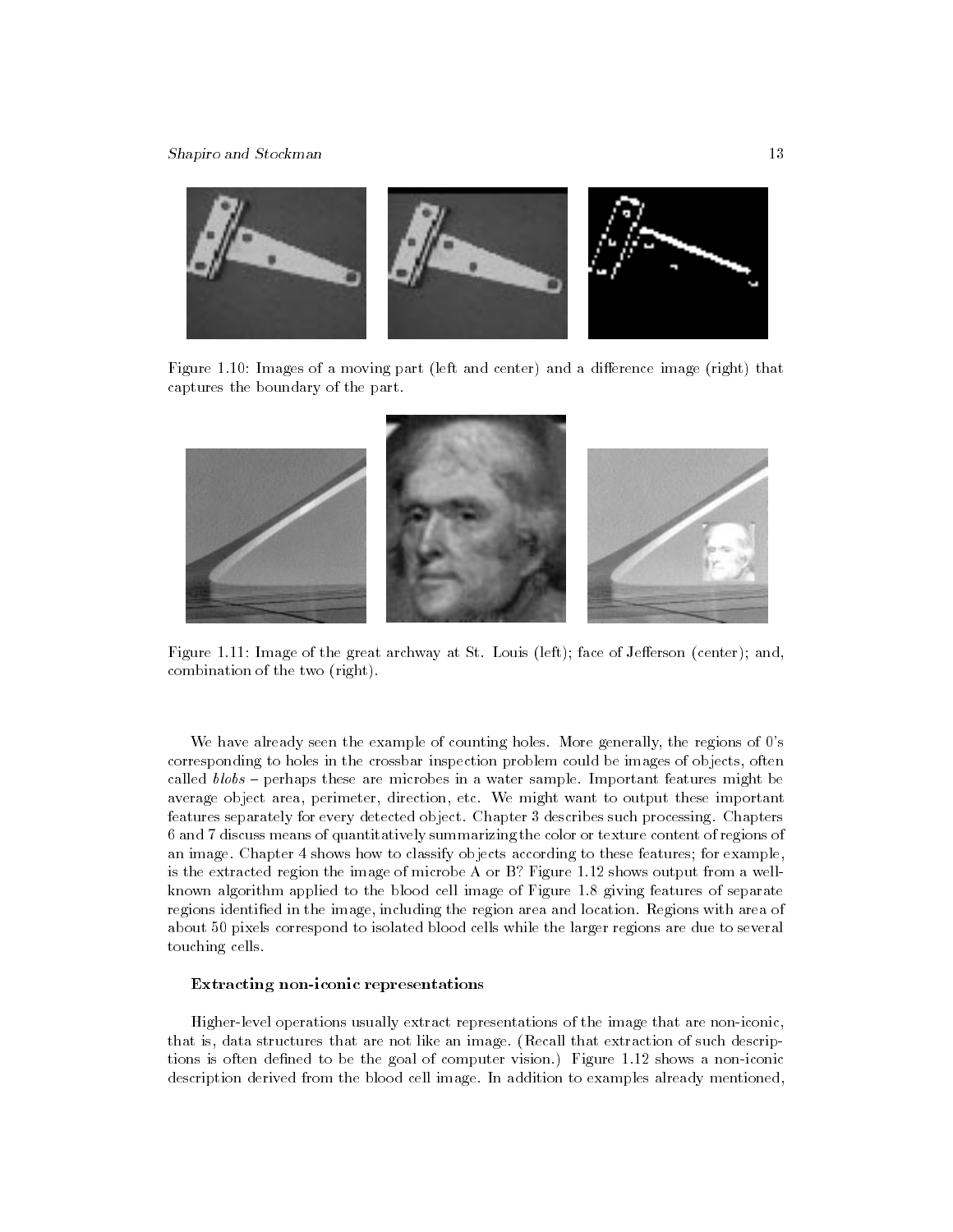|              |      | Object Area - Centroid | Bounding Box                              |
|--------------|------|------------------------|-------------------------------------------|
| 2            | 383  |                        | $(8.82, 20)$ $(1, 1)$ $(22, 39)$ ]        |
| 3            | - 83 |                        | $(5.81, 49.7)$ $(1, 42)$ $(11, 55)$ 1     |
| 6            | 1048 |                        | $(18.7, 75.4)$ $(1, 35)$ $(40, 100)$ ]    |
| $\mathsf{C}$ | - 48 |                        | $(17.7 \t12.9)$ $(14.9)$ $(21.17)$ ]      |
| h            | 194  |                        | $(30.6, 18.4)$ $(22, 9)$ $(40, 29)$ ]     |
| m            | 53   |                        | $(33.4, 2.6)$ $(25, 1)$ $(39, 6)$         |
| p            | -52  |                        | $(30, 42.6)$ $(27, 39)$ $(33, 47)$ 1      |
| $\ddagger$   | 50   |                        | $(35.1, 30.7)$ $(32, 27)$ $(38, 35)$ ]    |
| z            | 45   |                        | 43, 31.6) [ (40, 28) (46, 35) ]           |
| B            | 52   |                        | 45 (87.5) [ (42, 83) (48, 91) ]           |
| C            | - 54 |                        | $(47.9, 53.1)$ $(44, 49)$ $(52, 57)$ ]    |
| D            | 304  |                        | $(54.4 \t 82.1)$ $(46.63)$ $(66.100)$ ]   |
| #            | - 44 |                        | $(87.6 \t, 77.8)$ [ $(85.74)$ $(90.82)$ ] |
| .            |      |                        |                                           |

Figure 1.12: Some components automatically identied in the blood cell image in Figure 1.8 (output has been abbreviated). Single blood cells have an area of about 50 pixels: larger components consist of several touching cells.

consider a report of the count of microbes of type A and B in a slide from a microscope or the volume of traffic flow between two intersections of a city computed from a video taken from a utility pole. In another important application, the (iconic) input might be a scanned magazine article and the output a hypertext structure containing sections of recognized ASCII text and sections of raw images for the figures. As a final example, in the application illustrated in Figure 1.7, the machine vision system would output a set of three detections, each encoding a part number, three parameters of part position and three parameters of the orientation of the part. This scene description could then be turned over to the motionplanning system, which would decide on how to manipulate the three parts.

#### The Good, the Bad, and the Ugly  $1.4$

Having cited many applications of machine vision, we cannot proceed without saying that success is usually hard won. Often, implementors have to accept environmental constraints that compromise system flexibility. For example, scene lighting might have to be carefully controlled, or objects might have to be mechanically separated or positioned before imaging. This is because the real world yields exorbitant variations in the input image, challenging the best computer algorithms in their task of extracting the "essence" or *invariant features* of objects. Appearance of an object can vary signicantly due to changes in illumination or presence of other objects, which might be unexpected. Consider, for example, the shadows in Figure 1.7 and Figure 1.9. Moreover, decisions about object structure must often be made by integrating a variety of information from many pixels of the image. For example, the brightness of the tops of the glasses on the counter in Figure 1.9 is the same as that of the wall, so no glass-wall boundary is evident at the pixel level. In order to recognize each glass as a separate object, pixels from a wider area must be grouped and organized.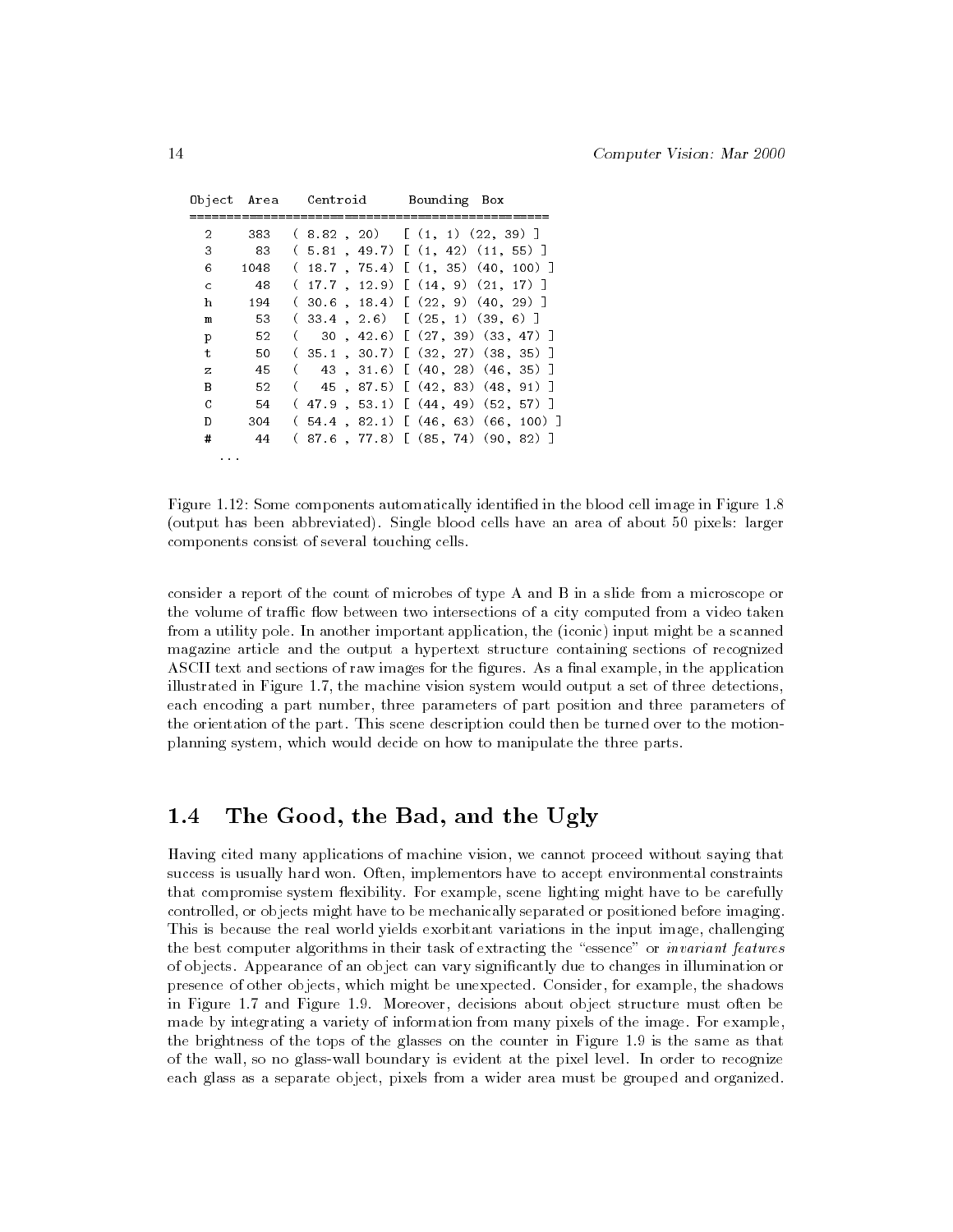#### Shapiro and Stockman 15

Humans are quite good at this, but developing flexible grouping processes for machine vision has proved difficult. Problems of occlusion hamper recognition of 3D objects. Can a vision system recognize the person or the chair in Figure 1.9, even though neither appears to have legs? At a higher level yet, what model of a dog could empower a machine to recognize the diverse individuals that could be imaged? These difficulties, and others, will be discussed further throughout this book.

#### Exercise 7

What invariant features of the following objects enable you to recognize them in rain or sunshine, alone or alongside other objects, from the front or side: (a) your tennis shoes, (b) your front door, (c) your mother, (d) your favorite make of automobile?

#### $1.5$ Use of Computers and Software

Computers are legendary for accurate accounting of quantitative information. Computing with images has gone on for over  $30$  years  $-$  initially mostly in research labs with mainframe computers or in production shops with special-purpose computers. Recently, large inexpensive memories and high speed general-purpose processors have brought image computing potential to every multimedia personal computer user, including the hobbyist working in her dining room.

One can compute with images in different ways. The easiest is to acquire an existing program that can perform many of the needed image operations. Some programs are free to the public; others must be purchased: some options are given in the Appendices. Many free images are available from the World-Wide-Web. To control your own image input, you can buy a flatbed scanner or a digital camera, each available for a few hundred dollars. Software libraries are available which contain many subroutines for processing images: the user writes an application program which calls the library routines to perform the required operations on the user's image data. Most companies selling input devices for machine vision also provide libraries for image operations and even driver programs with nice graphical user interfaces (GUI). Special-purpose hardware is available for speeding up image operations that can take many seconds, or even minutes, on a general purpose processor. Many of the early parallel computers costing millions of dollars were designed with image processing as a primary task; however, today most of the critical operations can be provided by sets of boards costing a few thousand dollars. Usually, special hardware is only needed for high production rates or real-time response. Special programming languages with images and image operations as language primitives have been defined; sometimes, these have been combined with operations for controlling an industrial robot. Today, it is apparent that much good image processing can and will be done using a general purpose language, such as C, and a general purpose computer available via mail order or the local computer store. This bodes exceedingly well for the machine vision field, since challenging problems will now be attacked from all directions possible! The reader is invited to join in.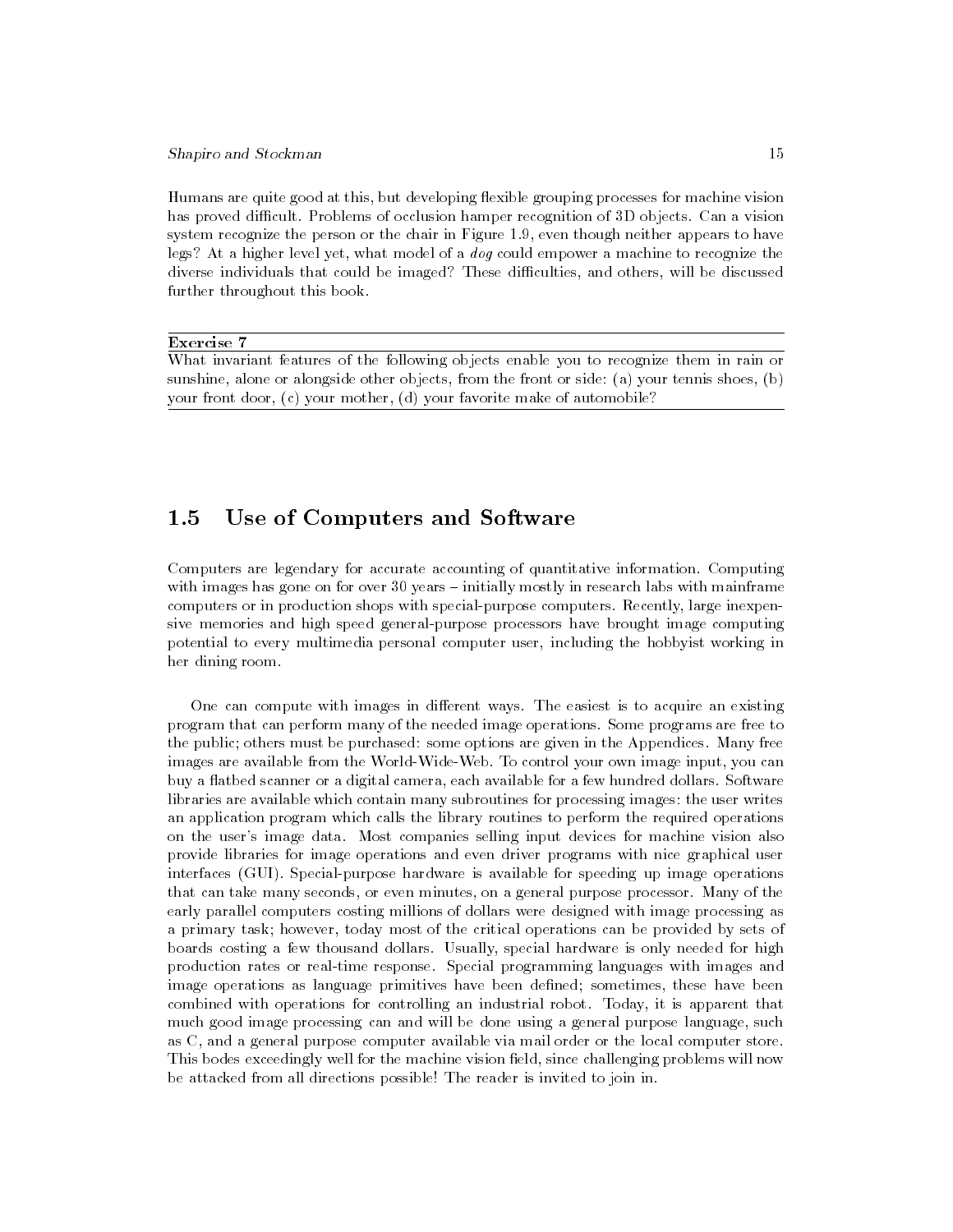## 1.6 Related Areas

Computer vision is related to many other disciplines: we are not able to pursue all of these relations in depth in this text. First, it is important to distinguish between image processing and *image understanding*. Image processing is primarily concerned with the transformation of images into images, whereas, image understanding is concerned with making decisions based on images and explicitly constructing the scene descriptions needed to do so. Image processing is quite often used in support of image understanding and thus will be treated to some extent in this book. Books concerned with image processing typically are based on the model of an image as a continuous function  $f(x, y)$  of two spatial parameters x and y, whereas this text will concentrate on the model of an image as a discrete 2D array  $I[r, c]$ of integer brightness samples. In this book, we use the terms computer vision, machine vision, and image understanding interchangeably; however, experts would certainly debate their nuances.

The psychology of human perception is very important for two reasons; first, the creator of images for human consumption must be aware of the characteristics of the client, and secondly, study of the tremendous human capability in image understanding can guide our development of algorithms. While this text includes some discussion of human perception and cognition, its approach is primarily hands-on problem solving. The physics of light, including optics and color science, is important to our study. We will present the basic material necessary; however, readers who want to be experts on illumination, sensing, or lenses will need to access the related literature. A variety of mathematical models are used throughout the text; for mastery, the reader must be comfortable with the notions of functions, probability, calculus and analytical geometry. The intuitive concepts of image processing often strengthen the mathematical concepts. Finally, any book about computer vision must be strongly related to computer graphics. Both fields are concerned with how objects are viewed and how objects are modeled; the prime distinction is one of direction { computer vision is concerned with description and recognition of objects from images, while computer graphics is concerned with generation of images from object descriptions. Recently, there has been a great deal of integration of these two areas: computer graphics is needed to display computer vision results and computer vision is needed to make object models. Digital images are commonly used as input for computer graphics products.

## 1.7 The rest of the book

The previous sections informally introduced many of the concepts in the book and indicated the chapters in which they are treated. The reader should now appreciate the range of problems attacked by machine vision and a few of its methods. The chapters that immediately follow describe 2D machine vision. In those chapters, the image is analyzed in self-referencing terms of pixels, rows, intersections, colors, textures, etc. To be sure, knowledge about how the image was taken from the real 3D world is present, but the relationship between image pixels and real-world elements is obvious - only the scale is different. For example, a radiologist can readily tell from an image if a blood vessel is constricted without knowing much about the physics of the sensor or about what portion of the body a pixel represents. So can a machine vision program. Similarly, the essence of a character recognition algorithm has nothing to do with the real font size being scanned. Consequently, the material in Part II has a 2D character and is more generic and simpler than material in Part III. In the Part III chapters, the 3D nature of objects and the viewpoints used to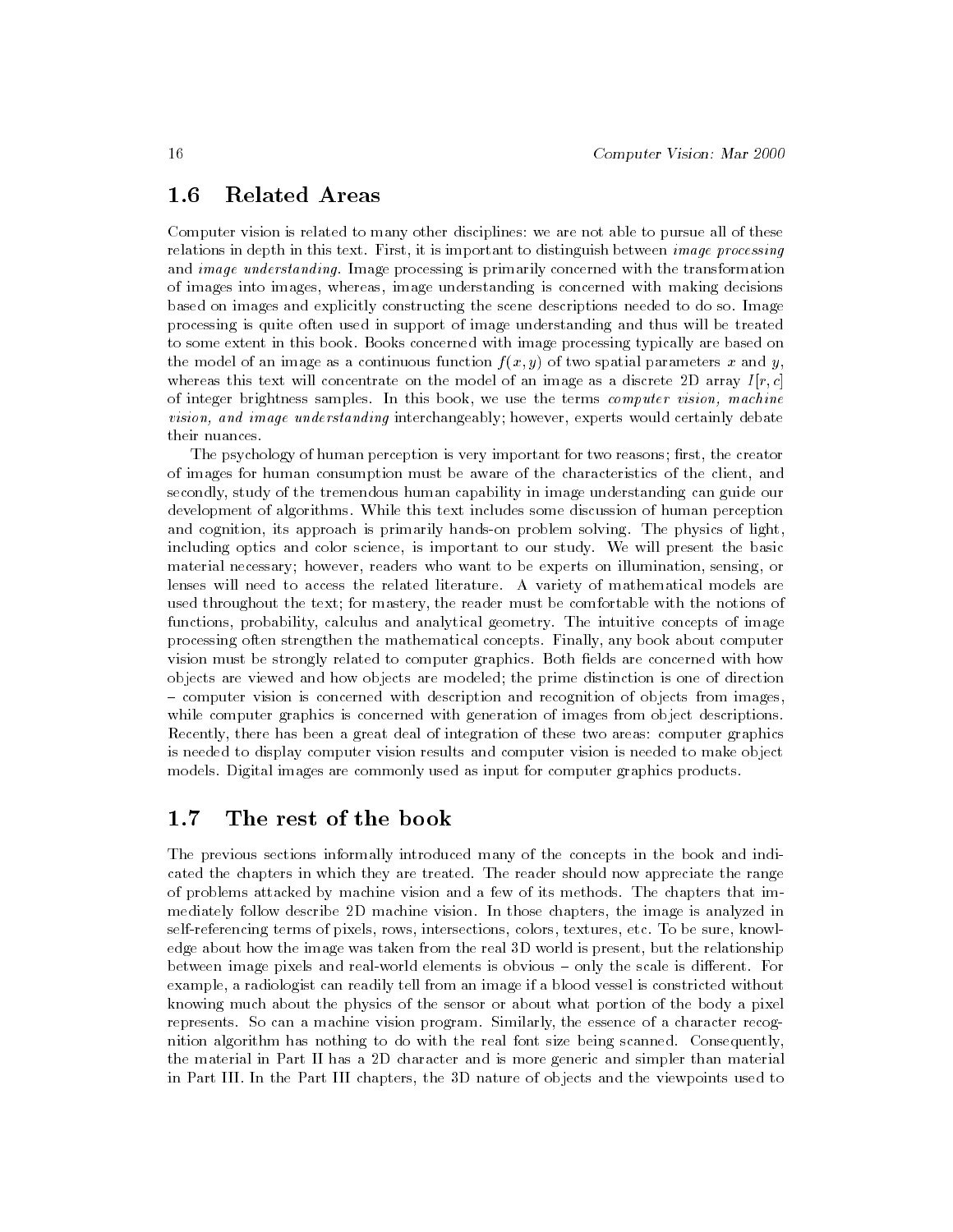image them are crucial. The analysis cannot be done with the coordinates of a single image because we need to relate multiple images or images and models; or, we need to relate a sensor's view to a robot's view. In Part III, we are analyzing 3D scenes, not 2D images, and the most important tool for the analysis is 3D analytical geometry. As in computer graphics, the step from 2D to 3D is a large one in terms of both modeling abstraction and computational effort.

## 1.8 References

The machine vision literature is highly specialized according to application area. For example, the paper by Fleck  $et$  al addresses how pornographic images might be detected so they could be screened from a child's computer. Our discussion of the hole-counting algorithm was derived from the work of Kopydlowski (1983), which described its use in the inspection of truck crossbars. The design of sensors for satellites is very different from the design of medical instruments, for example. Manufacturing systems are different still. Some references to the special areas are Nagy (1972) and Hord (1982) for remote sensing, Glasby (1995) for biological sciences, Ollus (1987) and QCAV (1999) for industrial applications, and ASEE (1983) for agricultural applications. One of several early articles on the early development of color CCD cameras is by Dillon et al (1978). Problems, methods, and theory shared among several application areas are, of course, topics for textbooks, this one included. Perhaps the first textbook on picture processing using a computer by Rosenfeld (1969) contains material on image processing without use of higher-level models. The book by Ballard and Brown (1982), perhaps the first *Computer Vision* text, concentrated on image analysis using higher-level models. Levine's text (1985) is noteworthy due to its inclusion of significant material on the human visual system. The two-volume set by Haralick and Shapiro (1992) is a modern resource for algorithms and their mathematical justification. The text by Jain, Kasturi, and Schunk (1995) is a modern introduction to machine vision with primarily an engineering viewpoint.

- 1. ASAE (1983), Robotics and intelligent machines in agriculture: Proceedings of the 1st International Conf. on Robotics and Intelligent Machines in Agriculture, 2-4 Oct 1983, Tampa, FL, American Society of Agricultural Engineers, St. Joseph, MI (1984).
- 2. D. H. Ballard and C. M. Brown (1982), Computer Vision, Prentice-Hall, Englewood Cliffs, NJ.
- 3. M. Fleck, D. Forsyth and C. Pregler (1996), Finding naked people [in images], in Proc. of the European Conference on Computer Vision, Springer Verlag (1996)593- 602.
- 4. C. A. Glasby and G. W. Horgan (1995), Image Analysis for the Biological Sciences, John Wiley and Sons, Chichester, England.
- 5. R. Haralick and L. Shapiro (1992/3), Computer and Robot Vision, Volumes I and II, Addison-Wesley
- 6. R. M. Hord (1982), Digital image processing of remotely sensed data, Academic Press, New York, 1982, 256p.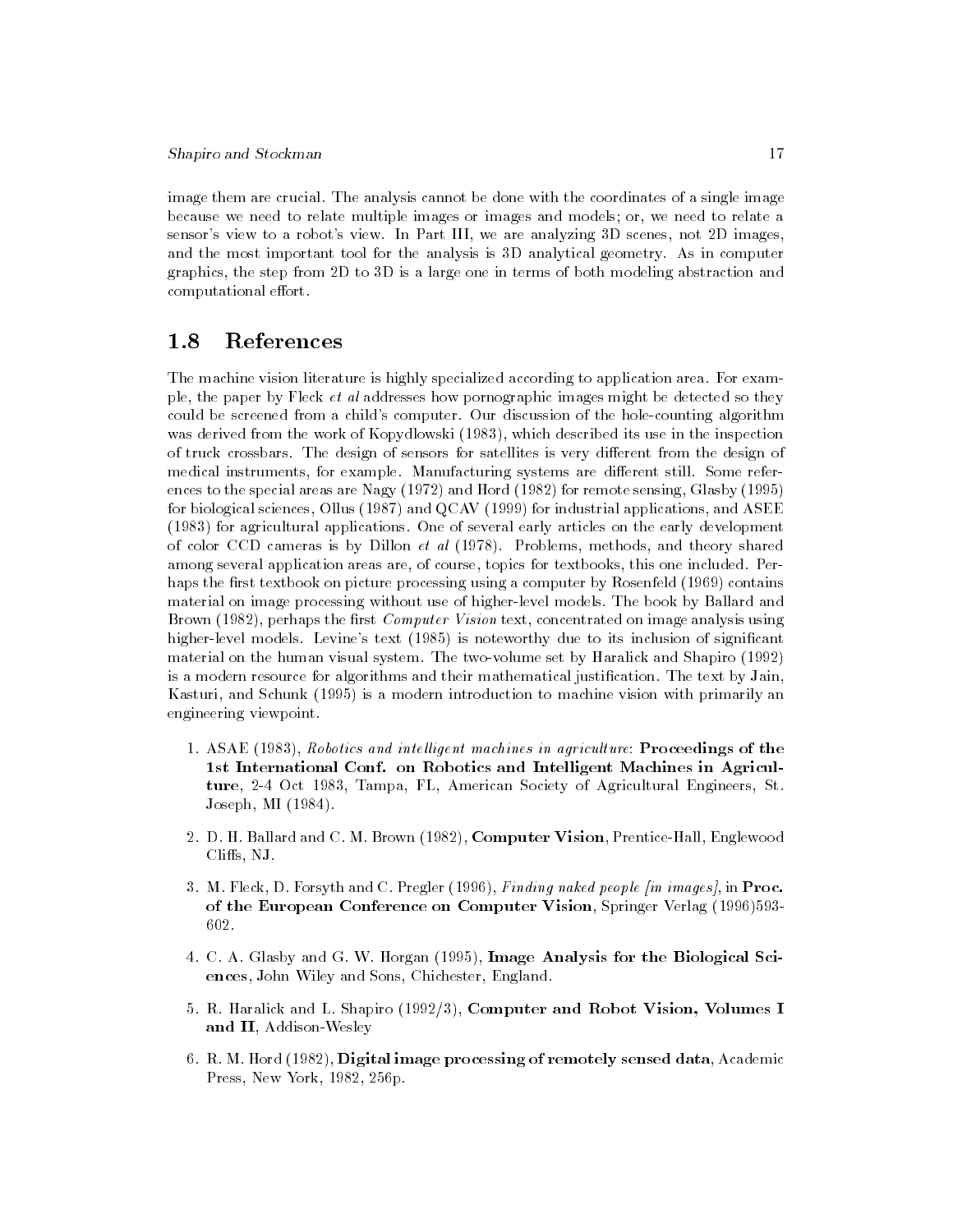- 7. T. Igarashi (Ed.) (1983), World Trademarks and Logotypes, Graphic-sha, Tokyo.
- 8. T. Igarashi (Ed.) (1987), World Trademarks and Logotypes II: A Collection of International Symbols and their Applications, Graphic-sha, Tokyo.
- 9. R. Jain, R. Kasturi and B. Schunk (1995), Machine Vision
- 10. D. Kopydlowski (1983), 100% Inspection of Crossbars using Machine Vision, Publication MS83-210, Society of Manufacturing Engineers, Dearborn, MI (1983).
- 11. M.D. Levine (1985), Vision in Man and Machine, McGraw-Hill.
- 12. G. Nagy (1972), Digital Image Processing Activites in Remote Sensing for Earth Resources, Proceedings IEEE, Vol 60, No. 10 (Oct 1972)1177-1200.
- 13. M. Ollus (ed.) (1987), Digital image processing in industrial applications: Proceedings of the 1st IFAC workshop, Espoo, Finland, 10-12 June 1986, Pergamon Press (1987), 173p.
- 14. W. Pratt (1991), Digital Image Processing, 2nd Ed., John Wiley, New York, 1991.
- 15. QCAV (1999), Quality Control by Artificial Vision: Proceedings of the 5th International Conf. on Quality Control by Artificial Vision, Trois-Rivieres, Canada, (18-21 May 1999)349p.
- 16. A. Rosenfeld (1969), Picture Processing by Computer, Academic Press, New York, 1969.

#### 1.9 1.9 Additional Exercises

Below are several thought questions requiring essay-type answers. A few questions require quantitative thinking. Most of these questions will be revisited in more detail later in the text.

Exercise 8 The problem of selling produce.

Consider the problem a grocery store checker has in charging you for your purchases. Bar code technology makes some items easy; a soup can need only be dragged over the bar code reader until an acknowledging "beep" is heard. This system does not work for produce picked by the shopper in variable unpackaged quantities and the checker has to stop to do special actions. What actions? Do you think that a camera could be placed above or inside the combined scale/bar-code-reader to tell the cash register what kind of produce it is? Suppose using methods of this textbook a machine vision system could tell the difference between spinach greens and collard greens, Fuji apples versus MacIntosh, etc. Describe how this machine vision system would integrate with the other technology already in place to help the checker compute your bill.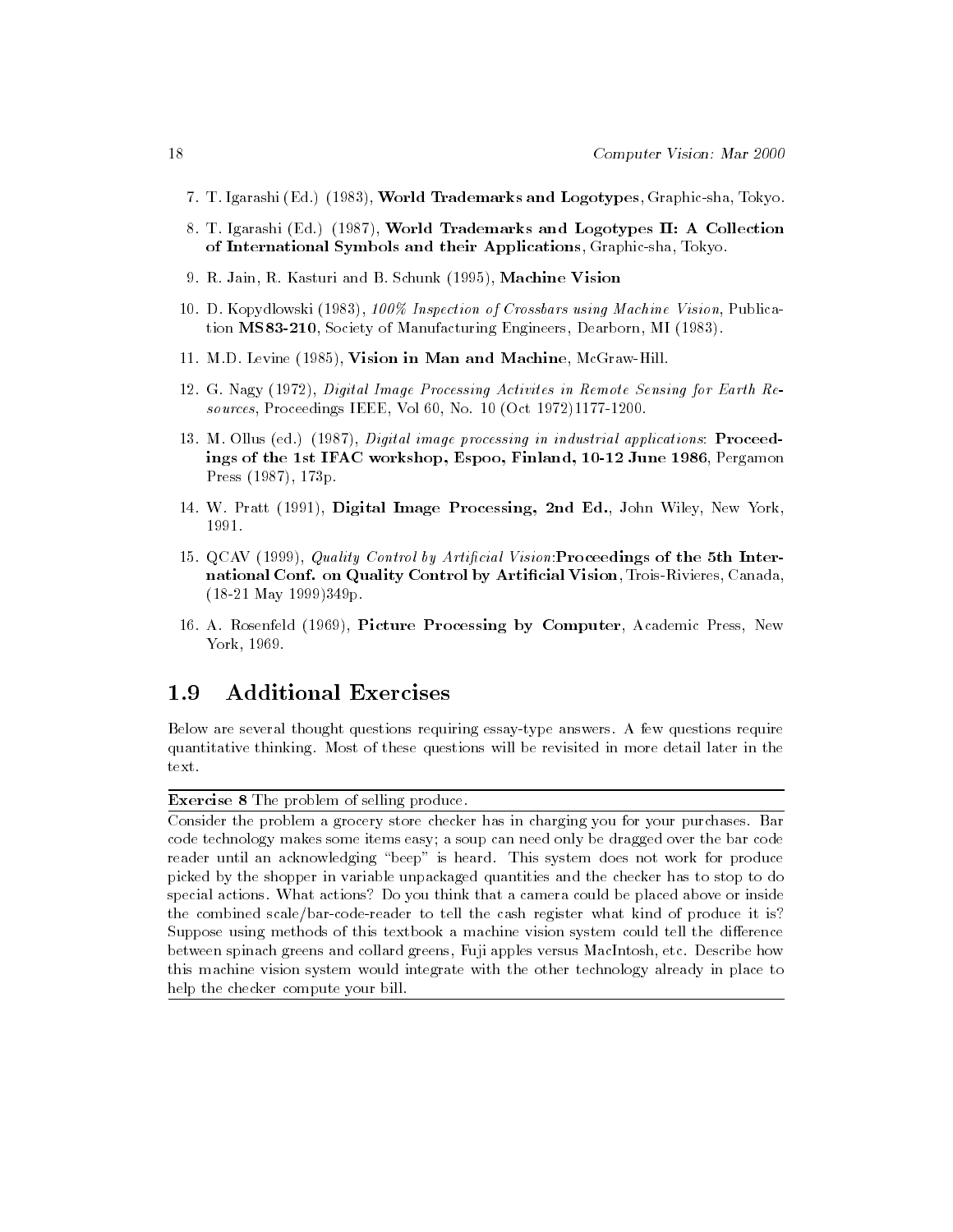## Exercise 9 Counting blood cells

Examine the image of red blood cells in Figure 1.8 and the sample of automatically computed features in Figure 1.12. Is there potential for obtaining a count of red blood cells, say within 5% accuracy, shown in this example? Explain.

#### Exercise 10 3D model from video?

Suppose you are given a video of Notre Dame Cathedral in Paris. The video was taken by a person walking around the outside and inside of the cathedral; so many viewpoints are available. Do you think that you could make a reasonable 3D model of that cathedral using only the video? (If you lack condence, assume you're an architect.) If not, why not? If so, how could you construct a 3D model when all you had were 2D images?

#### Exercise 11 On computing contrast

Think of a method that computes the contrast of a 3x3 image neighborhood similar to what is shown in Figure 1.9. Assume that the 9 input pixel values are brightness values between 0 and 255 and that the output pixel value is a single value between 0 and 255 measuring the amount of contrast. ( The picture at the right in Figure 1.9 actually uses only the two pixel values 0 and 255; however, you may use the entire range. )

#### Exercise 12 On face interpretation

(a) Is it easy for you to decide the gender and approximate age of persons pictured in magazine ads? (b) Psychologists might tell us that humans have the ability to see a face and immediately decide on the age, sex, and degree of hostility of the person. Assume that this ability exists for humans. If you think it would be based on image features, then what are they? If you think that image features are not used, then explain how humans might make such decisions?

#### Exercise 13 Is a picture worth a thousand words?

Consider the following passage from The Sound and the Fury by William Faulkner (Vintage Books Edition, 1987, Copyright 1984 by Jill Faulkner Summers, page 195). Do you think that a machine could extract such a description from a video of the scenes discussed?

I could smell the curves of the river beyond the dusk and I saw the last light supine and tranguil upon tideflats like pieces of broken mirror, then beyond them lights began in the pale  $clear\ air, \ trembling\ a\ little\ like\ but terflies\ hovering\ a\ long\ way\ off.$ 

### Exercise 14 \* Toward the Correctness of Holecounting

This question requires some thought and reading that extends beyond this Chapter and should be regarded as enrichment. (a) How many possible 2x2 neighborhood patterns are there in a binary image? List them all. (b) Which of the patterns of part (a) cannot occur in a binary image that is 4-connected? Define "border point" to be the center grid point of a 2x2 pixel neighborhood that contains both 0' and 1' pixels. (c) Argue that a single hole can be accounted for by just counting the number of 'e' and 'i' patterns along its border and that the formula  $n = (e - i)/4$  is correct when one hole is present. (d) Argue that no two holes can have a common border point. (e) Argue that the formula is correct when an arbitrary number of holes is present.